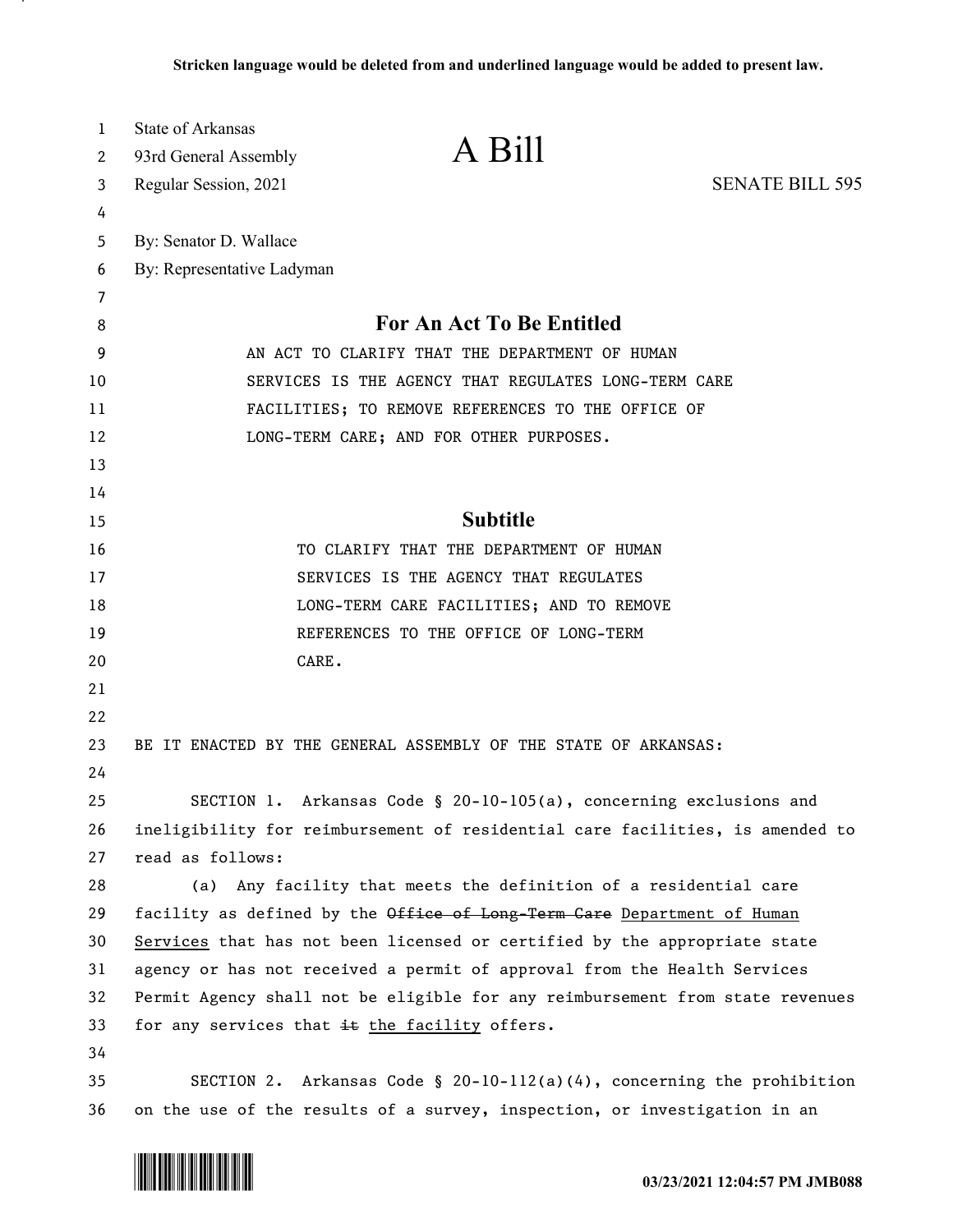advertisement, is amended to read as follows:

 (4) A statement that the advertisement is not authorized or 3 endorsed by the Office of Long-Term Care of the Department of Human Services or any other government agency.

 SECTION 3. Arkansas Code § 20-10-407(a), concerning denial, revocation, or suspension of the license of a long-term care facility administrator, is amended to read as follows:

9 (a) The Office of Long-Term Care Department of Human Services may refuse to issue or renew a long-term care facility administrator's license or may revoke or suspend the license of a long-term care facility administrator 12 if the office department finds that the applicant or licensee does not qualify for licensure or has violated § 20-10-101(1)-(6), § 20-10-203(b), § 20-10-212, §§ 20-10-301 — 20-10-303 [repealed], § 20-10-402, § 20-10-403, § 15 20-10-405(b), § 20-10-406, and this section or rules of the  $\theta$ fice department relating to the proper administration and management of a long-term care facility.

 SECTION 4. Arkansas Code § 20-10-704 is amended to read as follows: 20-10-704. Training program.

21 The Office of Long-Term Care Department of Human Services shall establish a training program to be completed by all aides in long-term care facilities who provide personal care to residents.

 SECTION 5. Arkansas Code § 20-10-705(a), concerning rules under the Long-Term Care Aide Training Act, is amended to read as follows:

27 (a) The Office of Long-Term Care Department of Human Services shall promulgate rules necessary to implement an aide training program for all long-term care facilities in this state, to prescribe in-service training programs, and to enforce compliance with those programs.

 SECTION 6. Arkansas Code § 20-10-1003(b) and (c), concerning residents' rights under the Omnibus Long-Term Care Reform Act of 1988, are amended to read as follows:

35 (b) The Office of Long-Term Care Department of Human Services shall promulgate through rules a residents' bill of rights, which shall include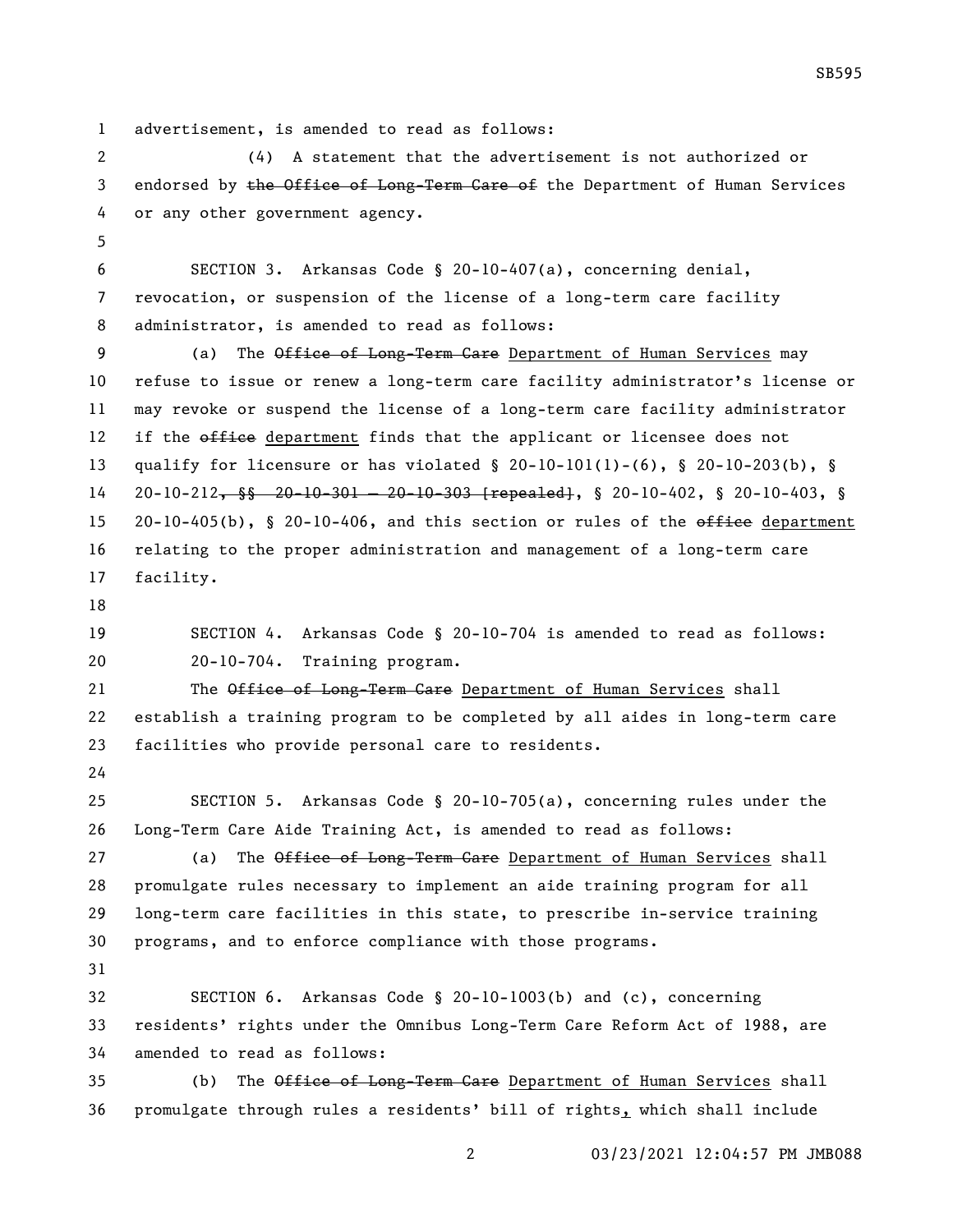provisions addressing each of the following as a minimum statement of 2 residents' rights. The office department may place restrictions or 3 limitations on any right listed in this subsection when that the restriction or limitation is necessary to protect the health, welfare, or safety of the resident or other residents: (1) The right to exercise all constitutional and legal rights; (2) The right to a safe and clean environment; 8 (3) The right to dignity and respect; (4) The right to nursing and medical care; (5) The right to personal cleanliness; 11 (6) The right to choose at their the resident's own expense a personal physician and pharmacist; (7) The right to have knowledge of and input into medical treatment, records, and plan of care; (8) The right to refuse experimental treatment; (9) The right to confidentiality of medical records; (10)(A) The right to be free from physical or mental abuse, corporal punishment, involuntary seclusion, and any physical or chemical restraints imposed for purposes of discipline or convenience and not required to treat the resident's medical symptoms. (B) Restraints may be imposed only to ensure the physical safety of the resident or of other residents and only upon the written order of a physician that specifies the duration for which and circumstances under which the restraints are to be used, except for emergency conditions until such an order could reasonably be obtained; (11) The right to exercise civil liberties, including the right to vote; (12) The right to the free exercise of religion, including the right to rely on spiritual means for treatment; (13) The right to privacy, including the right to refuse being photographed by persons other than those licensed under the Arkansas Medical Practices Act, § 17-95-201 et seq., § 17-95-301 et seq., and § 17-95-401 et seq.; (14) The right to personal clothing and belongings; (15) The right to personal financial information; and (16) The right to direct whether to receive nutrition or

03/23/2021 12:04:57 PM JMB088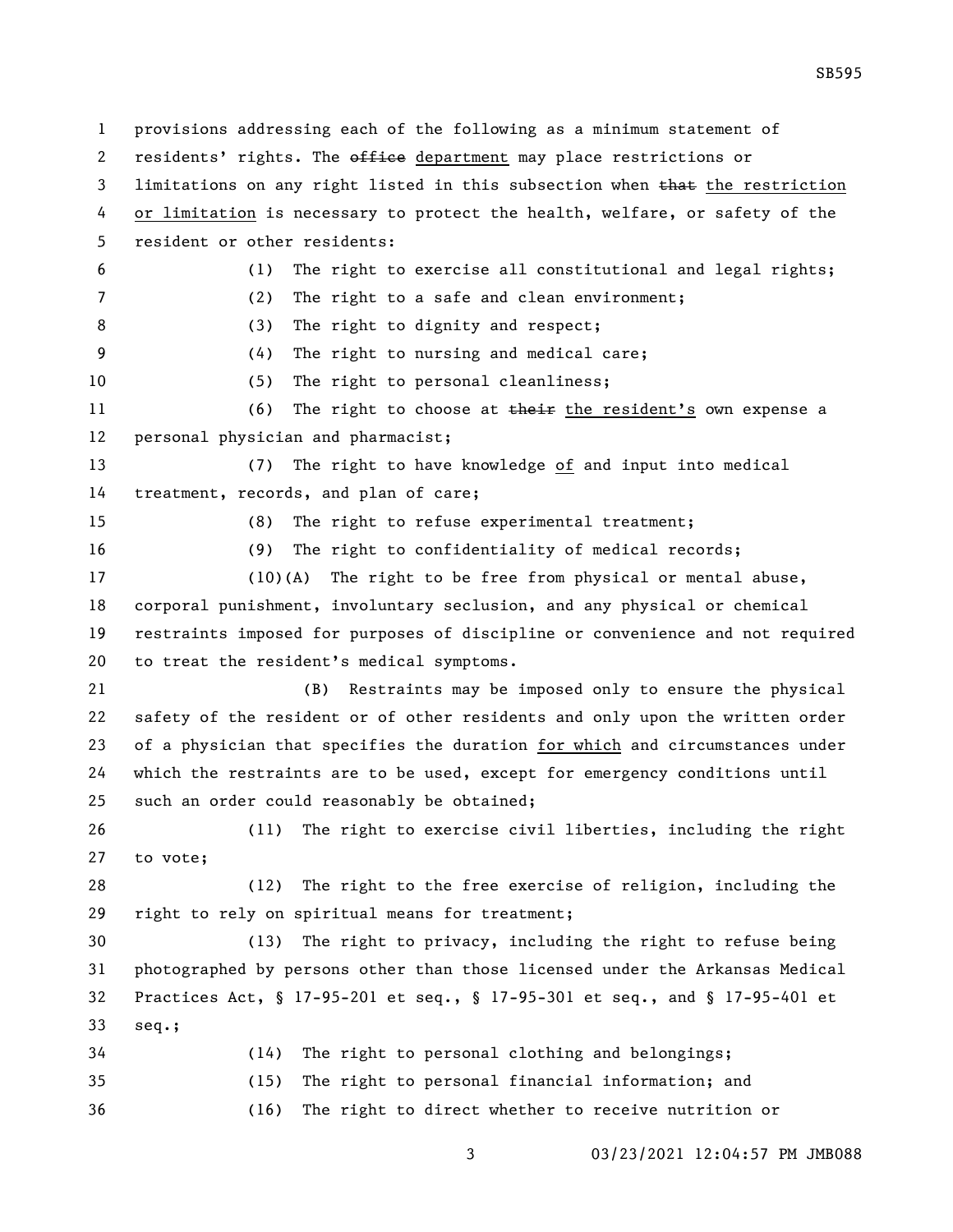hydration.

2 (c) The office department shall prescribe a procedure to be followed by all long-term care facilities for prompt reporting of violations of residents' rights and resolution of grievances.

 SECTION 7. Arkansas Code § 20-10-1003(g), concerning residents' rights under the Omnibus Long-Term Care Reform Act of 1988, is amended to read as follows:

9 (g) The  $\theta$  and  $\theta$  department shall prescribe through rules a synopsis of the residents' bill of rights which shall be posted at all times in a conspicuous location accessible to residents and the public in the facility. 

 SECTION 8. Arkansas Code § 20-10-1004(a) and (b), concerning prohibiting new admissions under the Omnibus Long-Term Care Reform Act of 1988, are amended to read as follows:

16 (a) The <del>Director of the Office of Long-Term Care</del> Department of Human Services may prohibit new admissions to a long-term care facility not in 18 compliance due to a Class A violation until the Office of Long-Term Care department determines the facility is in substantial compliance.

20 (b) If the director department determines to prohibit admissions to a 21 facility, he or she the department shall notify the administrator of the 22 facility in writing, by certified mail or other means which that gives actual notice, that the facility is prohibited from admitting any new residents due to a Class A violation and that the prohibition shall continue until the 25  $\theta$  office the department makes a determination that the facility has corrected the deficiency and is in substantial compliance.

 SECTION 9. Arkansas Code § 20-10-1005(a), concerning the procedure for transfer or discharge of residents under the Omnibus Long-Term Care Reform Act of 1988, is amended to read as follows:

31 (a) The Office of Long-Term Care Department of Human Services shall prescribe through rule the procedure for transfer or discharge of residents to be followed by long-term care facilities. The procedure shall include: (1) Provisions for a written notice to be furnished to the

 resident, sponsor, and other appropriate parties thirty (30) days before any involuntary transfer or discharge and for rules setting forth the following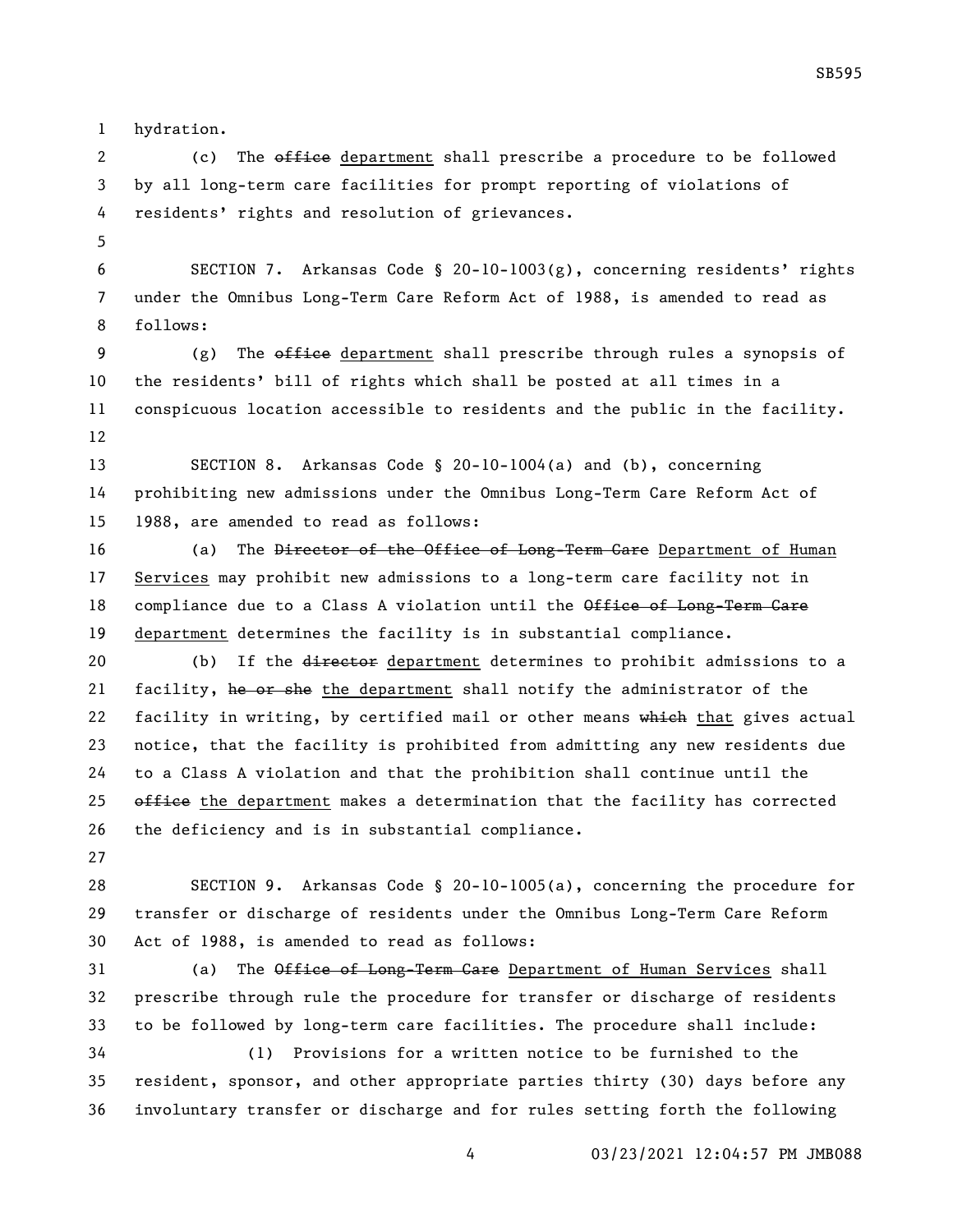circumstances for which the written notice need not be furnished: (A) The transfer or discharge is necessary to meet the resident's welfare, and the resident's welfare cannot be met in the facility; (B) The transfer or discharge is appropriate because the resident's health has improved sufficiently so that the resident no longer needs the services provided by the facility; (C) The safety of individuals in the facility is endangered; (D) The health of individuals in the facility would otherwise be endangered; (E) The resident has failed, after reasonable and appropriate notice, to pay or to have paid under state-administered programs on the resident's behalf an allowable charge imposed by the facility for an item or service requested by the resident and for which a charge may be imposed consistent with federal and state laws, rules, and regulations; or (F) The facility ceases to operate; (2)(A) An appeals process for residents objecting to an 18 involuntary transfer or discharge which that places the burden of proof for justification of the transfer or discharge on the facility. (B) The appeals process for objections to transfer or discharge shall include provisions for the resident or sponsor, within seven (7) days upon receipt of the written notice of transfer or discharge, to file a written objection to the transfer. (C) Unless otherwise agreed to by the parties: (i) A hearing shall be scheduled within fourteen (14) days following the filing of the objection; and (ii) A final determination shall be rendered within seven (7) days following the hearing; and (3) The contents of the written notice, including a statement in 30 clear and concise language of the appeal appeals process to be followed by the resident and the time periods in which: (A) The resident must request an appeal; (B) The appeal must be heard; and (C) The earliest date a transfer would be allowed if the decision is against the resident. 

03/23/2021 12:04:57 PM JMB088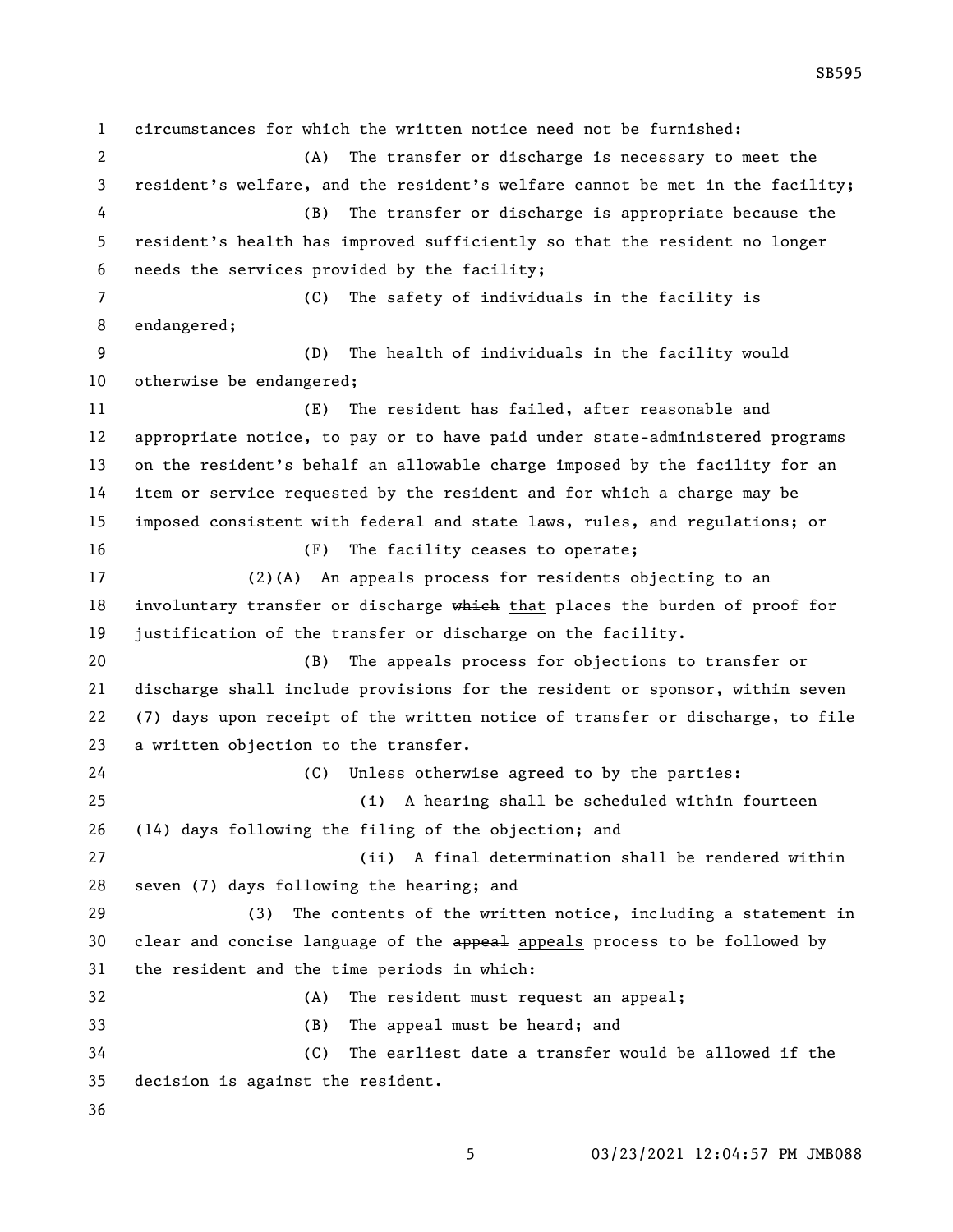SECTION 10. Arkansas Code § 20-10-1005(e), concerning the procedure for transfer or discharge of residents under the Omnibus Long-Term Care Reform Act of 1988, is amended to read as follows:

 (e) Failure to comply with the transfer or discharge procedures as 5 prescribed by the office department shall be considered a Class B violation under § 20-10-205 for which civil penalties set forth in § 20-10-206 may be imposed.

 SECTION 11. Arkansas Code § 20-10-1006(a), concerning residents' councils, staff coordinators, and family councils under the Omnibus Long-Term Care Reform Act of 1988, is amended to read as follows:

12 (a) The Office of Long-Term Care Department of Human Services shall prescribe through rule the establishment of a residents' council within each 14 long-term care facility. The residents' council's duties shall include, but need not be limited to without limitation:

 (1) Review of procedures of the facility for implementation of residents' rights;

18 (2) Making recommendations for changes or additions in to the facility's policies and procedures, including programming;

20 (3) Representing residents in their complaints to the office department or any other person or agency; and

 (4) Assisting in early identification of problems and orderly resolution of problems.

 SECTION 12. Arkansas Code § 20-10-1006(c), concerning residents' councils, staff coordinators, and family councils under the Omnibus Long-Term Care Reform Act of 1988, is amended to read as follows:

28 (c)(1) The  $\theta$  of field department shall prescribe rules which that encourage the establishment of family councils for residents' families to meet in the facility with the families of other residents.

31 (2) The office department shall require each facility to inform residents' families of their right to establish a family council within the facility.

 SECTION 13. Arkansas Code § 20-10-1006(d)(1), concerning residents' councils, staff coordinators, and family councils under the Omnibus Long-Term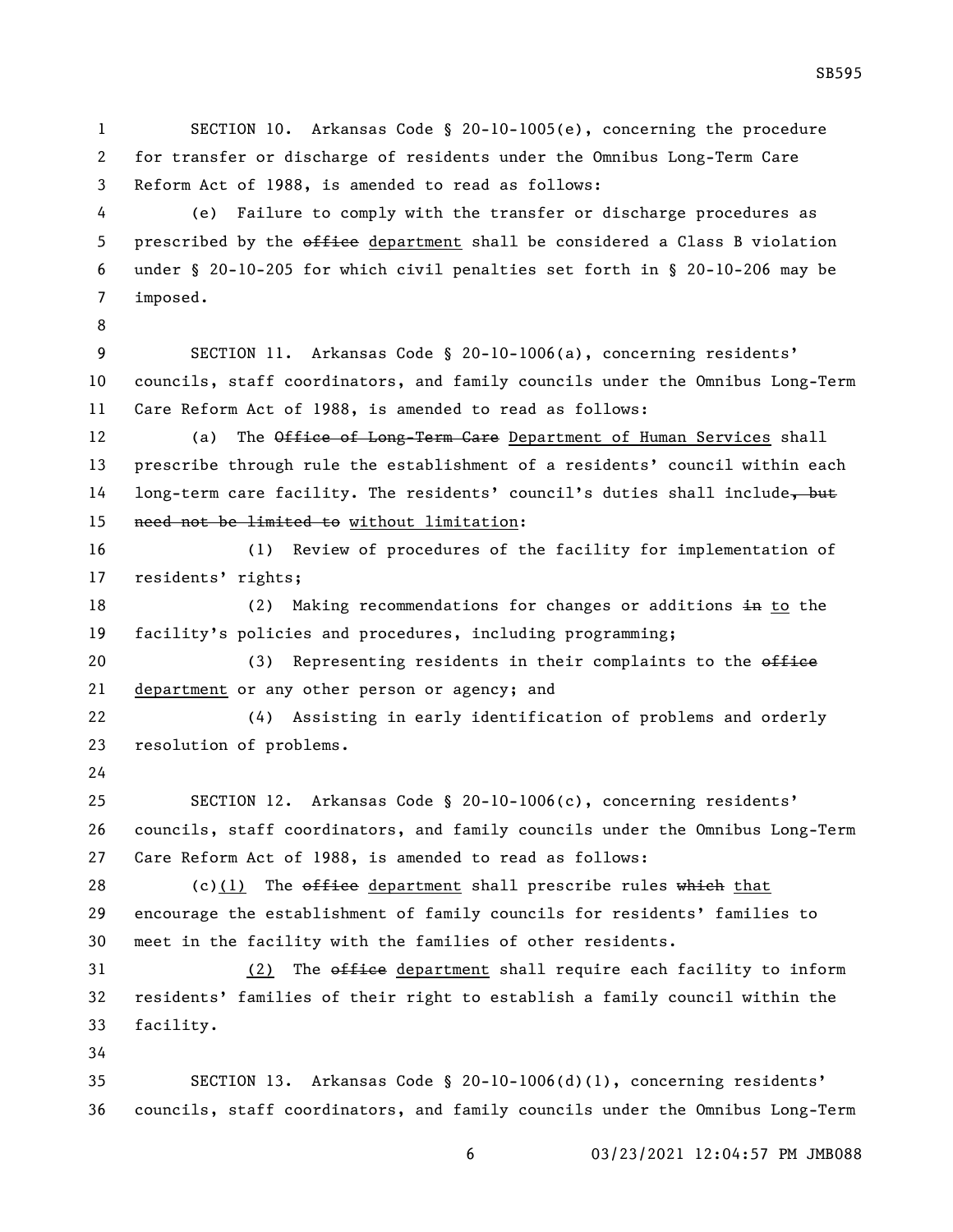Care Reform Act of 1988, is amended to read as follows: (d)(1) Failure to comply with the requirement of establishment and 3 operation of a residents' council as prescribed by the office department shall be considered a Class C violation under § 20-10-205 for which civil penalties set forth in § 20-10-206 may be imposed. SECTION 14. Arkansas Code § 20-10-1304(a)(1)(B), concerning implementation of the Nursing Home Resident and Employee Immunization Act of 1999, is amended to read as follows: 10 (B) The Office of Long-Term Care Department of Human Services shall be granted authority to enforce the rules. SECTION 15. Arkansas Code § 20-10-1403(a), concerning the ratio of staff to residents for nursing facilities, is amended to read as follows: 15 (a) Except for nursing facilities that the Office of Long-Term Care Department of Human Services designates as Eden Alternative nursing facilities or Green House Project nursing facilities, all nursing facilities shall maintain the following minimum direct-care staffing-to-resident ratios: (1) One (1) direct-care staff to every six (6) residents for the day shift. Of this direct-care staff, there shall be at least one (1) licensed nurse to every forty (40) residents; (2) One (1) direct-care staff to every nine (9) residents for the evening shift. Of this direct-care staff, there shall be at least one (1) licensed nurse to every forty (40) residents; and (3) One (1) direct-care staff to every fourteen (14) residents for the night shift. Of this direct-care staff, there shall be at least one (1) licensed nurse to every eighty (80) residents. SECTION 16. Arkansas Code § 20-10-1403(c), concerning the ratio of staff to residents for nursing facilities, is amended to read as follows: (c) Nursing facilities shall provide in-service training to their 32 direct-care staffs pursuant to rules promulgated by the office department. SECTION 17. Arkansas Code § 20-10-1403(f)(2) and (3), concerning the ratio of staff to residents for nursing facilities, are amended to read as follows:

SB595

03/23/2021 12:04:57 PM JMB088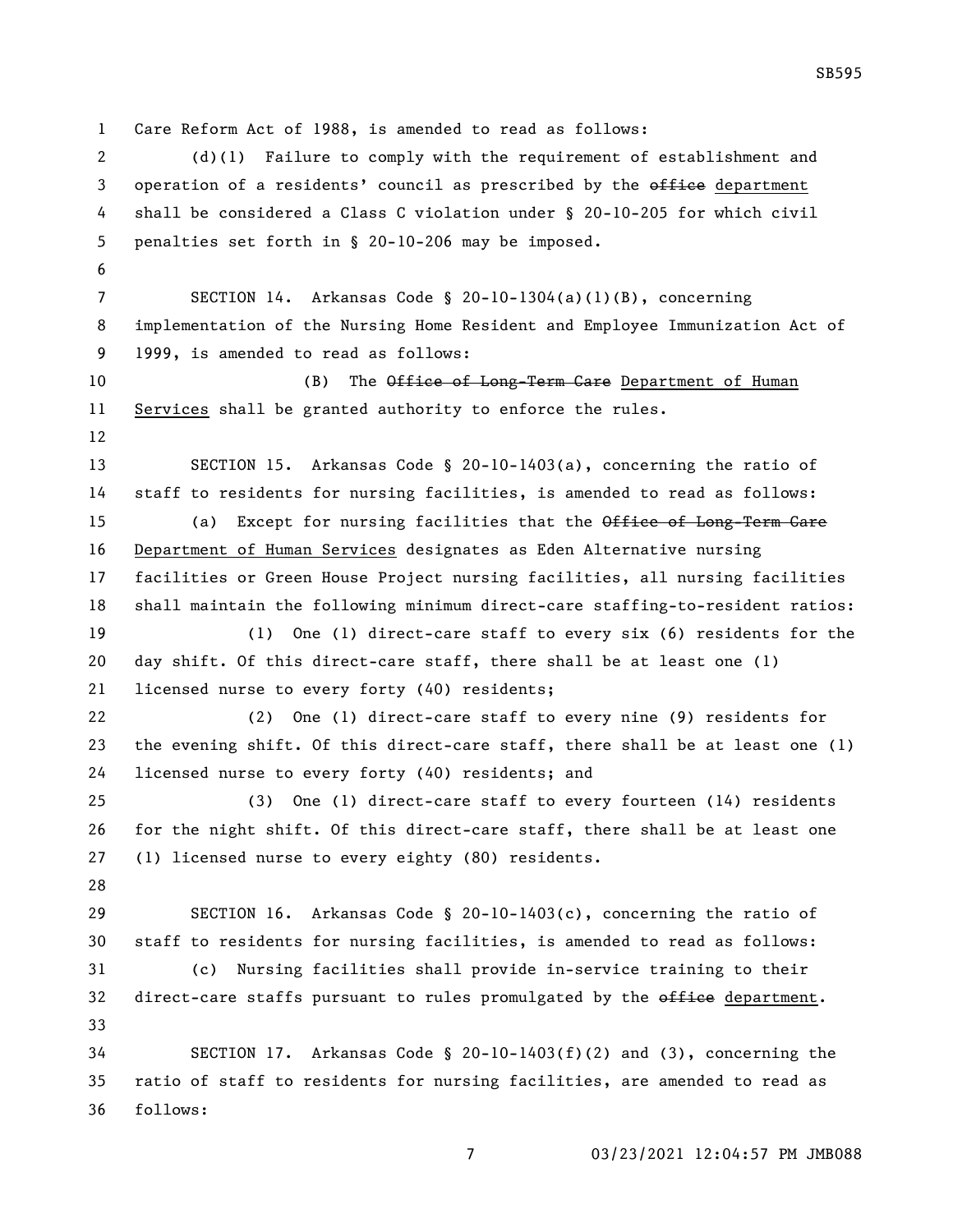(2) Before varying the starting hour and the ending hour of direct- care staff of the day shift or the evening shift, the facility shall inform 3 the office department in writing of: (A) The resident care needs to be met by the change in starting and ending times of the shift; (B) The number of direct-care staff to whom the changes will apply; (C) The starting hour and ending hour of the shift for the direct-care staff to whom the change will apply; and (D) The length of time the variations will be used, if known. (3)(A) The facility shall receive written approval from the 13 office department before the facility may vary the starting hour and ending hour of a shift for selected direct-care staff. 15 (B) The office department may deny approval upon determination that: (i) The reason for the request to vary the starting and ending time of a shift for selected direct-care staff does not meet resident care needs; (ii) The facility was in a pattern of failure for any month in the three (3) months immediately preceding the request; or (iii) The variation will result in a period of more than two (2) hours in which there is less than the minimum required number of direct-care staff under subsection (a) of this section. 25 (C) The <del>office</del> department may revoke approval to vary the starting and ending time of a shift for selected direct-care staff if the 27 office department determines that: (i) The approval has resulted in resident care needs being unmet; or (ii) The facility is in a pattern of failure. SECTION 18. Arkansas Code § 20-10-1408(a), concerning penalties regarding staffing requirements for nursing facilities, is amended to read as follows: (a) Upon a determination of a pattern of failure of a facility by the Office of Long-Term Care Department of Human Services, the following

03/23/2021 12:04:57 PM JMB088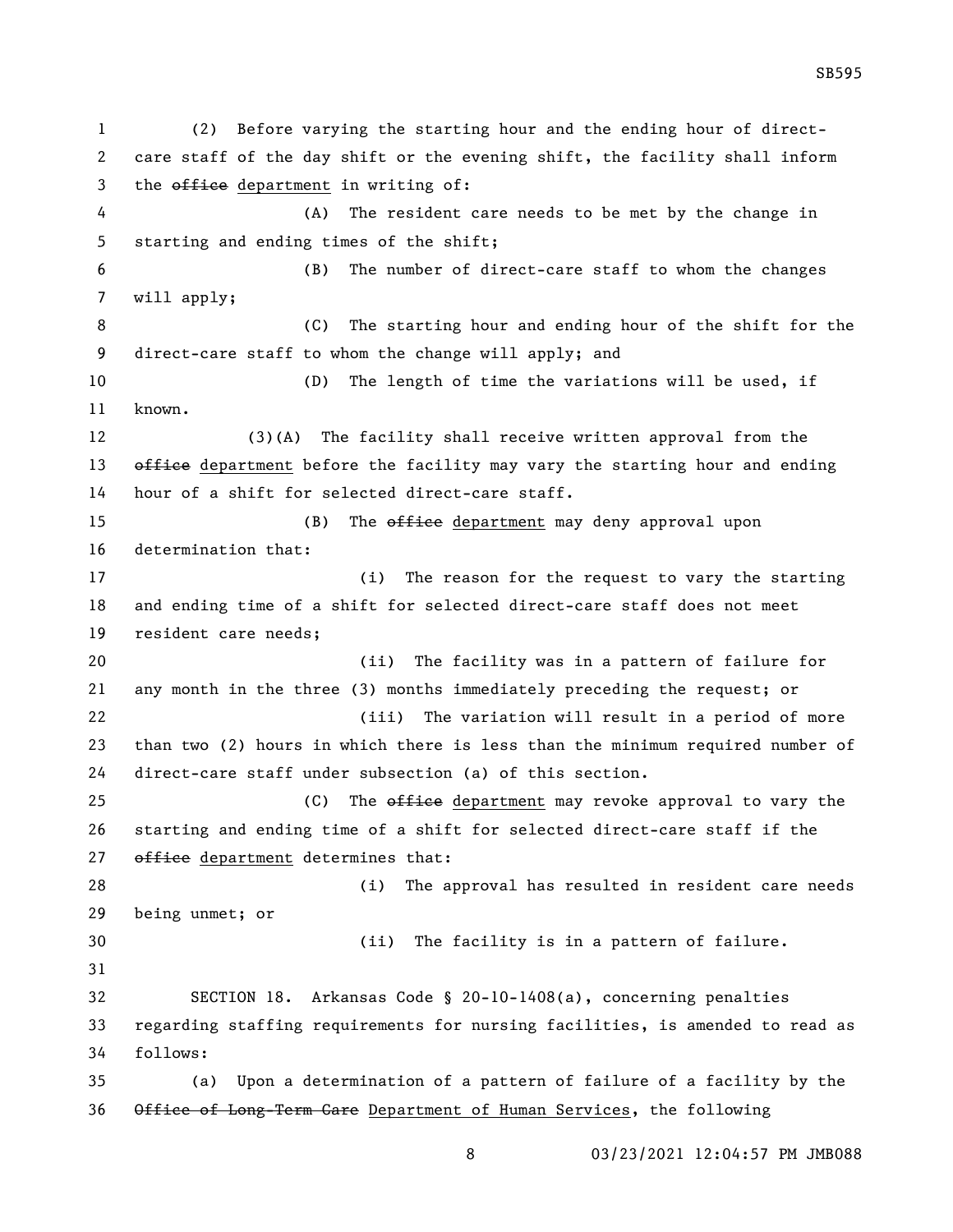penalties shall be applied to the facility:

 (1) When the pattern of failure is more than twenty percent (20%) but less than twenty-five percent (25%) of the total number of shifts for any one (1) month, the facility shall be assessed a fine of two thousand five hundred dollars (\$2,500);

 (2) When the pattern of failure is twenty-five percent (25%) or higher but less than thirty percent (30%) of the total number of shifts for any one (1) month, the facility:

 (A) Shall be assessed a fine of five thousand dollars (\$5,000); and

 (B)(i) Shall be prohibited from admitting new residents for a period of at least two (2) weeks beginning the next business day after 13 notification by the office department to the facility of the pattern of failure and continuing until the next business day after the facility submits a report establishing that the facility was not in a pattern of failure for the time during which the facility was prohibited from admitting new residents.

18 (ii) If the office department subsequently determines that the facility did not meet the minimum staffing standards 20 requirements as alleged in the report from the facility, the  $\theta$ *ffiee*  department shall prohibit the facility from admitting new residents for a period of at least two (2) weeks, and continuing until the next business day after the facility submits a new report establishing that the facility was not in a pattern of failure for the time in which the facility was prohibited from admitting new residents;

 (3) When the pattern of failure is thirty percent (30%) or higher of the total number of shifts for any one (1) month in a three-month reporting period, the facility:

 (A) Shall be assessed a fine of seven thousand five hundred dollars (\$7,500); and

 (B)(i) Shall be prohibited from admitting new residents for a period of at least two (2) weeks beginning the next business day after 33 notification by the office department to the facility of the pattern of failure and continuing until the next business day after the facility submits a report establishing that the facility was not in a pattern of failure for the time during which the facility was prohibited from admitting new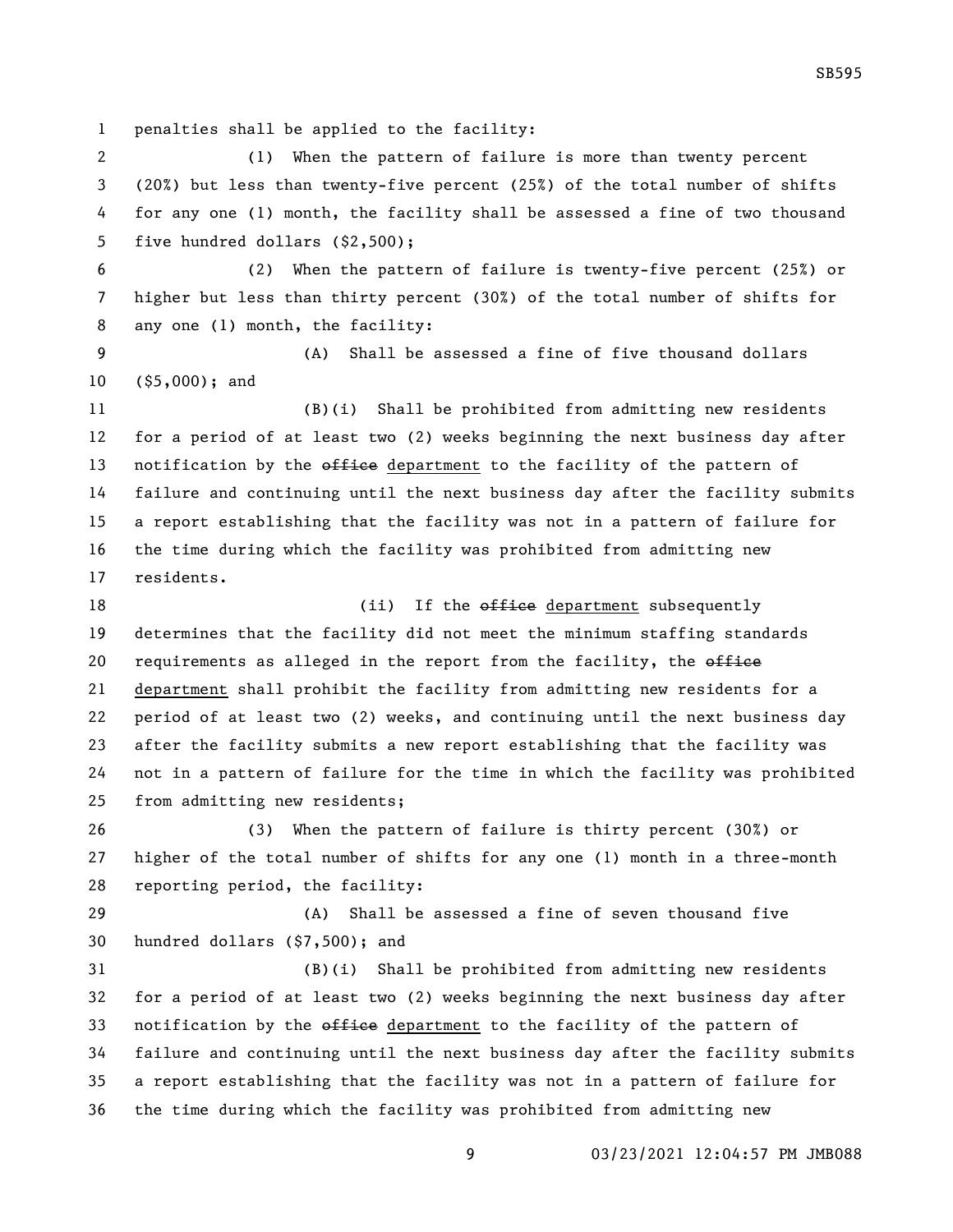residents.

2 (ii) If the office department subsequently determines that the facility did not meet the minimum staffing standards 4 requirements as alleged in the report from the facility, the office department shall prohibit the facility from admitting new residents for a period of at least two (2) weeks and continuing until the next business day after the facility submits a new report establishing that the facility was not in a pattern of failure for the time in which the facility was prohibited from admitting new residents; and

10 (4) If after five (5) days' notice from the office department of the imposition of a denial of new admissions, a facility admits new residents during a period in which the facility is prohibited from admitting new residents, the facility shall be assessed a fine of twenty-five thousand dollars (\$25,000) per new resident admitted.

 SECTION 19. Arkansas Code § 20-10-1505 is amended to read as follows: 20-10-1505. Standards of care.

18 The Office of Long-Term Care Department of Human Services shall establish and promulgate minimum standards for the care and treatment of persons with Alzheimer's disease and other dementia in Alzheimer's special care units.

 SECTION 20. Arkansas Code § 20-10-1803 is amended to read as follows: 20-10-1803. Requirements.

25 (a)(1) No later than  $six (6)$  months from April 13, 2001, each Each 26 nursing facility or nursing home shall submit for approval to the Office of 27 Long-Term Care Department of Human Services plans prepared by a licensed architect, engineer, electrician, or individual deemed qualified by the manufacturer of the generator for the installation of an emergency generator sufficient to provide:

 (A)(i) For existing facilities, power to critical systems for a period of no less than forty-eight (48) continuous hours in the event of interruption of normal power supplies.

 (ii) However, nursing facilities are not required to provide heating or cooling to areas not designated and approved as areas of refuge; and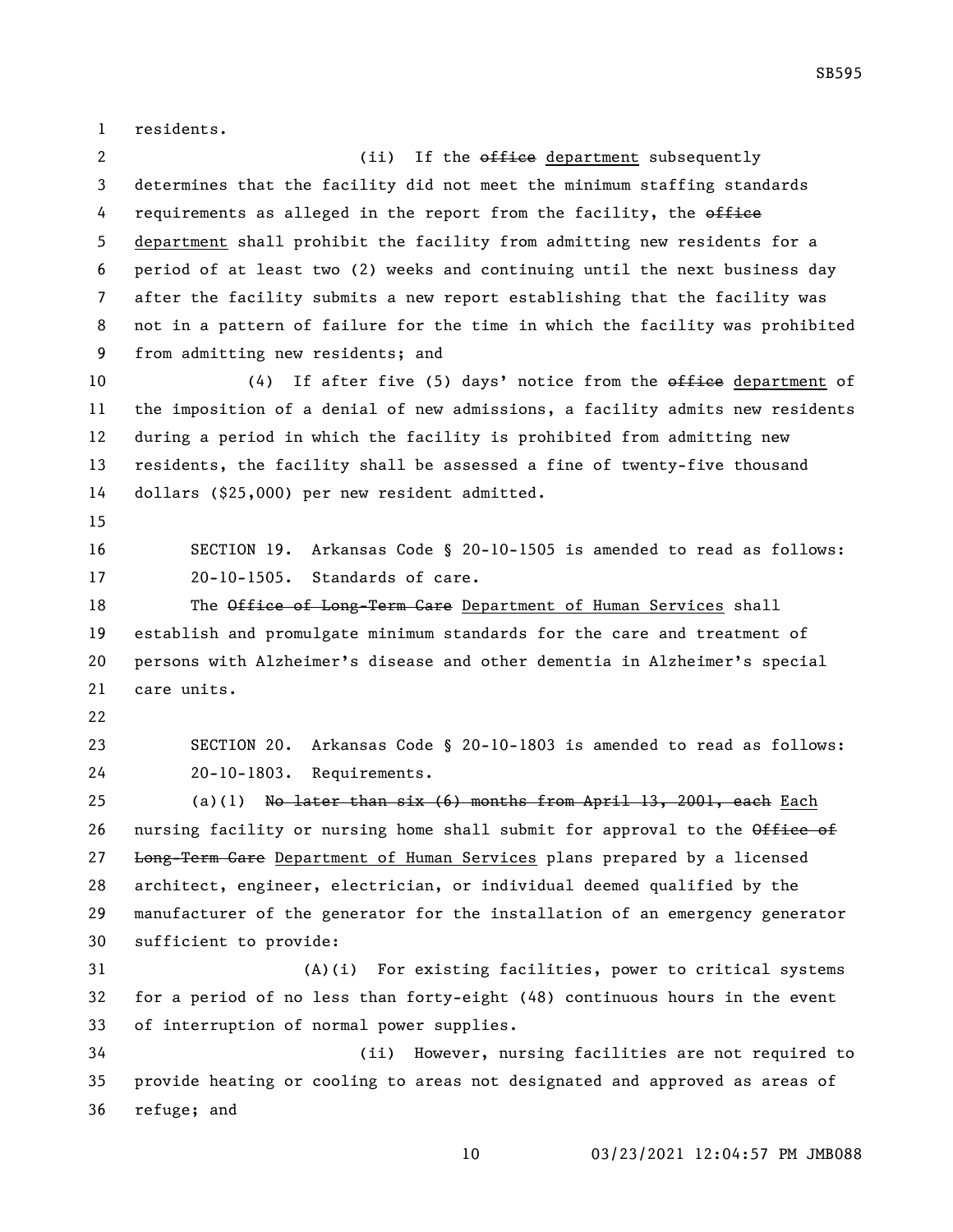(B)(i) For facilities constructed after April 13, 2001, power to all systems in the entire nursing facility that require electric power for operation for a period of no less than forty-eight (48) continuous 4 hours in the event of interruption of normal power supplies+. 5 (ii) Facilities constructed after April 13, 2001, are not required to provide power to air conditioning systems to residents' 7 rooms<del>; and</del>. 8 (iii) Facilities constructed after April 13, 2001, are required to provide power to air conditioning systems for areas of refuge. 11 (2) By November 1, 2002, each Each facility shall either: (A) Have the emergency generator installed and functioning; or (B)(i) Have appropriate access for an emergency generator to be installed and functioning and have signed a lease agreement ensuring that the facility will have an approved emergency generator installed and functioning within eight (8) hours of an emergency electrical outage. (ii) However, facilities shall provide emergency power to life-sustaining equipment and life-support equipment and to exit lighting immediately upon loss of normal or regular power supplies. 21 (3) If the office department determines that a plan does not meet the requirements of this subchapter: 23 (A) The office department shall notify the facility in writing that the plan is unacceptable and shall state the specific deficiencies in the plan; and (B)(i) The facility shall submit a revised plan to the  $\theta$  office department within sixty (60) days of the date of the written notice. (ii) The revised plan shall correct the deficiencies 29 listed in the written notice to the  $\theta$  and  $\theta$  department. (4)(A) If a facility does not agree with the determination by 31 the office department that a plan is unacceptable, the facility may appeal the determination pursuant to § 20-10-303 [repealed]. (B) However, the filing of an appeal shall not stay the requirements under subdivision (a)(2) of this section. (b)(1) At least one (1) time a year, the facility shall have the system tested by a licensed engineer or other individual deemed qualified by

03/23/2021 12:04:57 PM JMB088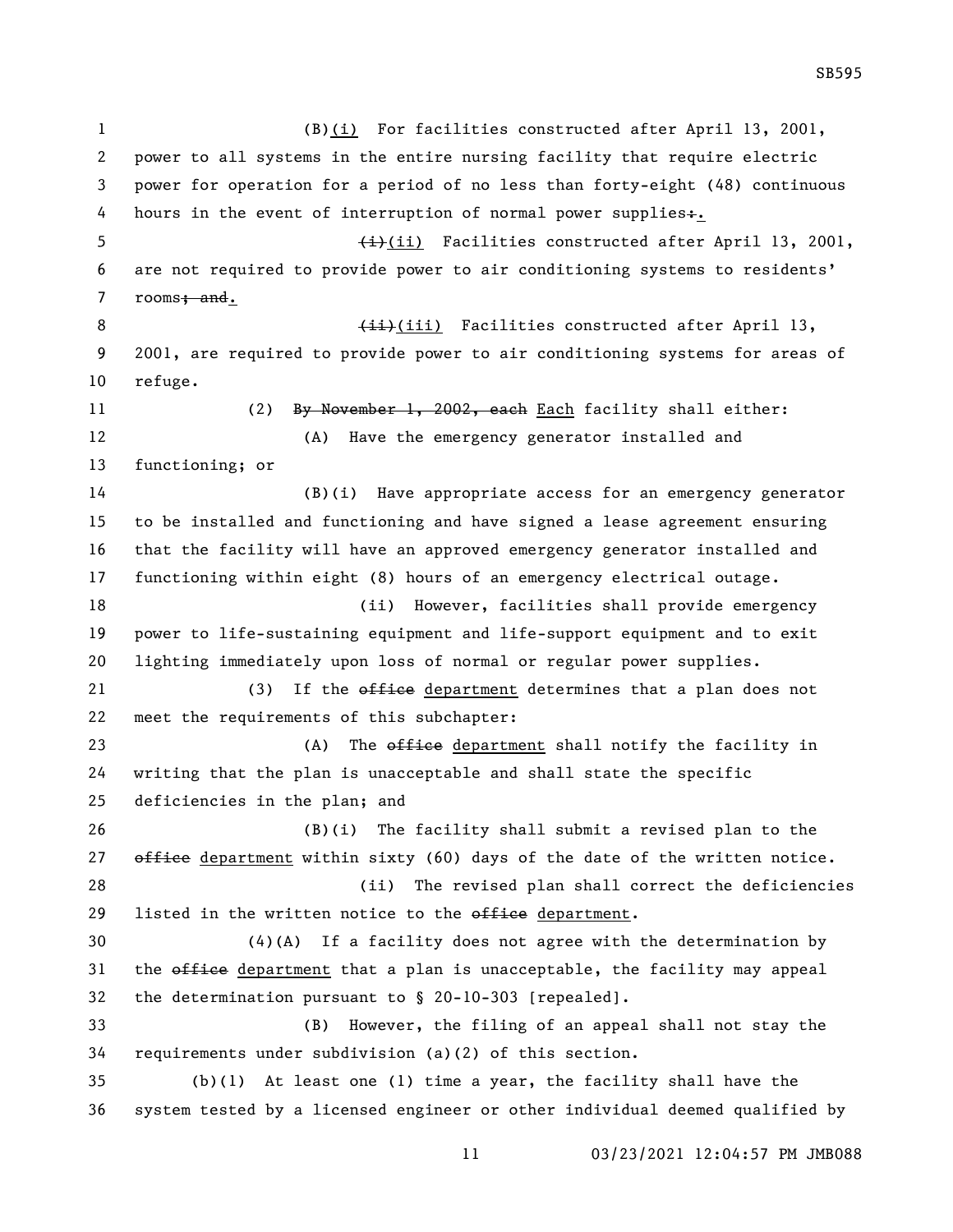the manufacturer of the generator to ensure that the system will operate as required in the event of loss of normal power.

 (2) The facility shall retain a copy of the statement of the qualified professional attesting to the fitness of the system until the next 5 licensure survey by the office department.

 (c)(1) The facility shall start the emergency generator at least one (1) time each month and shall ensure that the generator remains in proper operating condition.

 (2) The facility shall perform all recommended and required maintenance and tests on the emergency system as specified by the manufacturer of the system or as recommended by the person or entity performing the installation.

13 (3) Until the next licensure survey by the office department, the facility shall record and maintain a log of all maintenance performed by the facility and of each monthly start-up and the operating condition of the generator at each monthly start-up.

 (d) Unless otherwise specified in this subchapter, the installation and maintenance of the generator shall meet the requirements specified in National Fire Protection Association publications.

 SECTION 21. Arkansas Code § 20-10-1804(a) and (b), concerning penalties under the Long-Term Care Facilities Emergency Generator Act of 2001, are amended to read as follows:

 (a)(1) If a nursing facility or nursing home fails to comply with this subchapter, the following penalties may be applied to the facility:

 $(1)$ (A) A fine not to exceed five thousand dollars (\$5,000) may 27 be assessed by the Office of Long-Term Care Department of Human Services for each month in which the facility fails to comply with any provision of this subchapter;

 $(2)(A)(B)(i)$  A fine not to exceed ten thousand dollars (\$10,000) 31 may be assessed by the  $\sigma$  of fice department for each calendar day during which a facility lacks electrical power if the outage continues for more than eight (8) consecutive hours.

 $\overline{B}(B)$ (ii) However, the fine may be imposed if the facility fails to provide emergency power for life-sustaining equipment or life-support equipment and to exit lighting immediately upon loss of normal or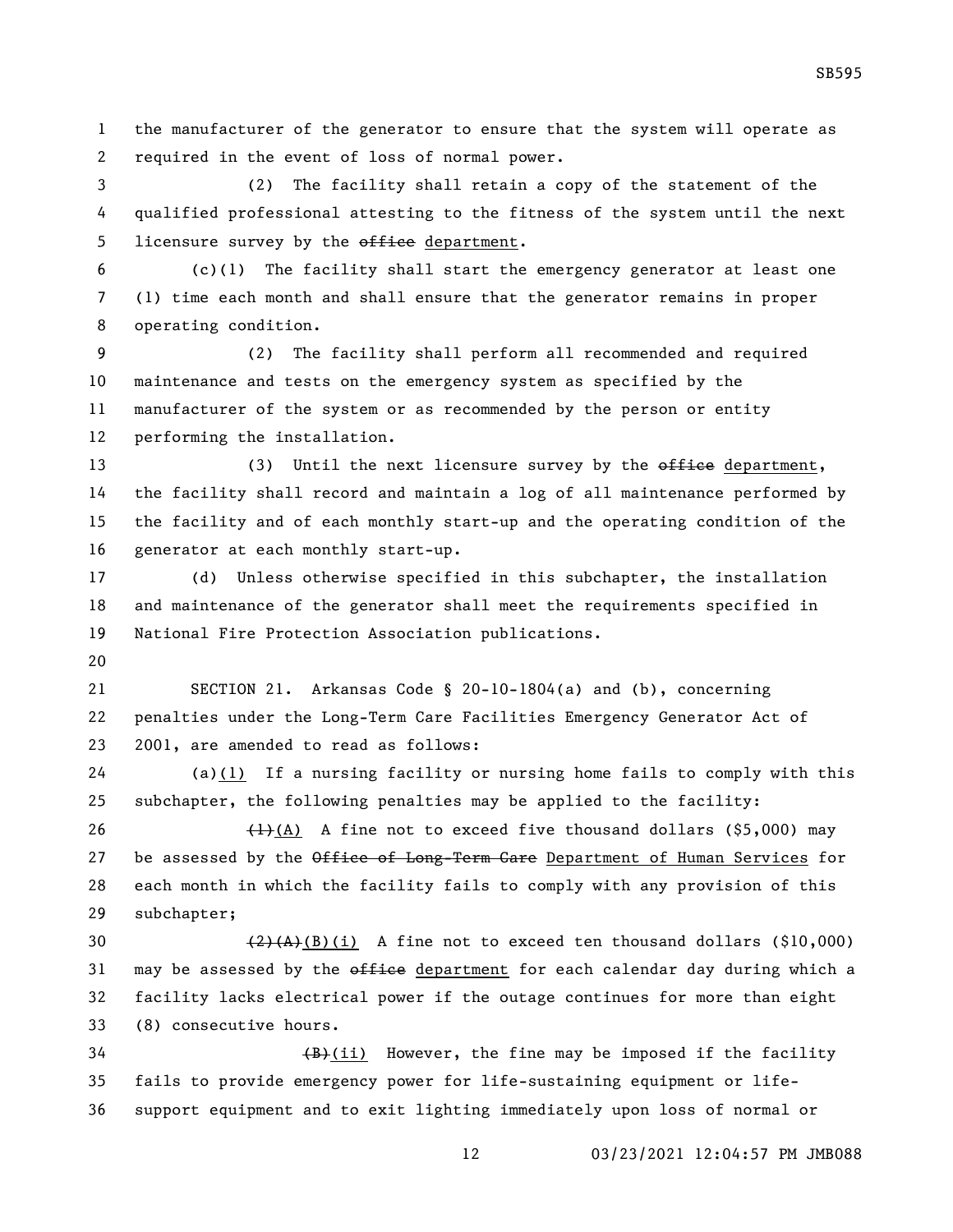regular power supplies;

 $(3)+(C)$  In addition to any fine or other penalty, the facility may be prohibited from admitting new residents until the facility is in compliance with the requirements of this subchapter, as determined by the 5 office department; and

6  $(4)$ (D) A fine not to exceed ten thousand dollars (\$10,000) may 7 be assessed by the office department for each new admission that occurs 8 during a period in which new admissions are prohibited;.

9  $(5)(2)$  Appeals from the imposition of any monetary penalty under 10 this subchapter shall be made pursuant to  $\S$  20-10-208; and.

11  $(6)(3)$  Appeals from the imposition of a denial of new admissions under this subchapter shall be made pursuant to § 20-10-303 [repealed].

 (b) Penalties allowed under this subchapter may be waived by the 14 office department for any existing facility that is scheduled to be replaced 15 by a new facility which that is under construction as of June 1, 2002. 

 SECTION 22. Arkansas Code § 20-10-1906(e), concerning scheduling informal dispute resolution hearings and submission of documentary evidence, is amended to read as follows:

 (e)(1) If the request for an informal dispute resolution hearing does not include a request by the long-term care facility for a hearing at which the long-term care facility may appear before the impartial decision maker, 23 or upon agreement of the long-term care facility and the Office of Long-Term 24 Gare Department of Human Services, the impartial decision maker may conduct the hearing by telephone conference call or by a review of documentary evidence submitted by the parties.

 (2)(A) If the informal dispute resolution hearing is conducted by record review, the impartial decision maker may request, and the parties shall provide, a written statement setting forth the parties' positions for accepting, rejecting, or modifying each deficiency in dispute.

 (B) The written statement shall specify the documentary evidence that supports the position of each party for each deficiency in dispute.

 (C) The long-term care facility shall provide its written 35 statement to the impartial decision maker and the office Department of Human Services.

03/23/2021 12:04:57 PM JMB088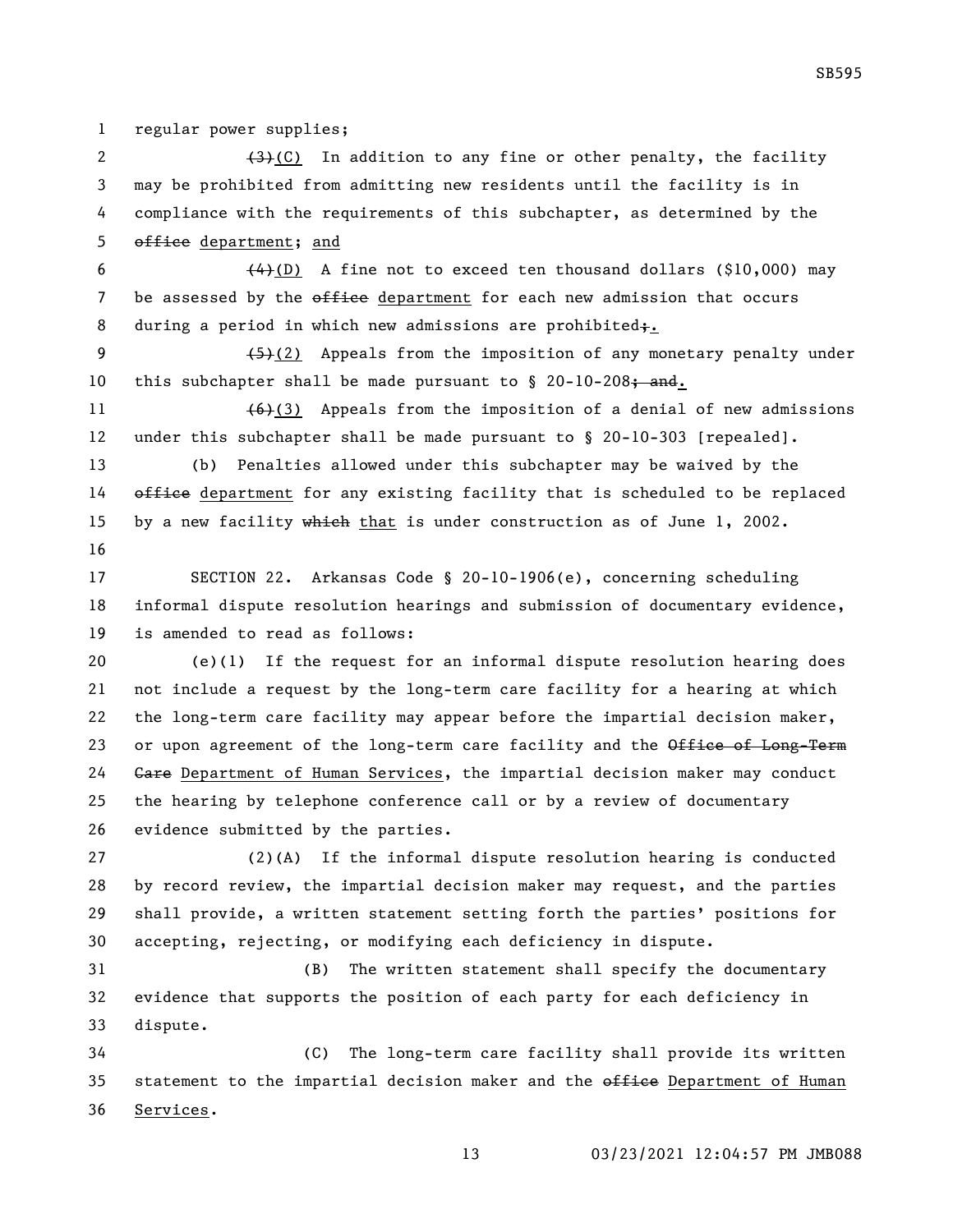1 (D) The office Department of Human Services shall then provide its written statement in rebuttal to the impartial decision maker and the long-term care facility. SECTION 23. Arkansas Code § 20-10-1907(a), concerning the conduct of informal dispute resolution hearings for long-term care facilities, is amended to read as follows: (a) Unless the long-term care facility chooses another order of presentation of arguments: 10 (1) The Office of Long-Term Care Department of Human Services shall present the initial arguments at the hearing; and 12 (2) After the office Department of Human Services completes its arguments, the long-term care facility shall present its arguments. SECTION 24. Arkansas Code § 20-10-1907(f), concerning the conduct of informal dispute resolution hearings for long-term care facilities, is amended to read as follows: 18 (f) Only employees of the office Department of Human Services may 19 appear or participate at the hearing for or on behalf of the office Department of Human Services. SECTION 25. Arkansas Code § 20-10-1907(i)(2), concerning the conduct of informal dispute resolution hearings for long-term care facilities, is amended to read as follows: 25 (2) The office Department of Human Services shall review the 26 reports under subdivision  $(i)(1)$  of this section and shall: (A) Determine what patterns of sustained and overturned deficiencies exist; and (B) Evaluate the training process to address the identified patterns. SECTION 26. Arkansas Code § 20-10-2004(a), concerning licensure under the Unlicensed Long-Term Care Facilities Act, is amended to read as follows: (a) Any assisted living facility or residential care facility composed of a building or buildings, section, or distinct part of a building, whether operated for profit or not, shall be licensed as a long-term care facility by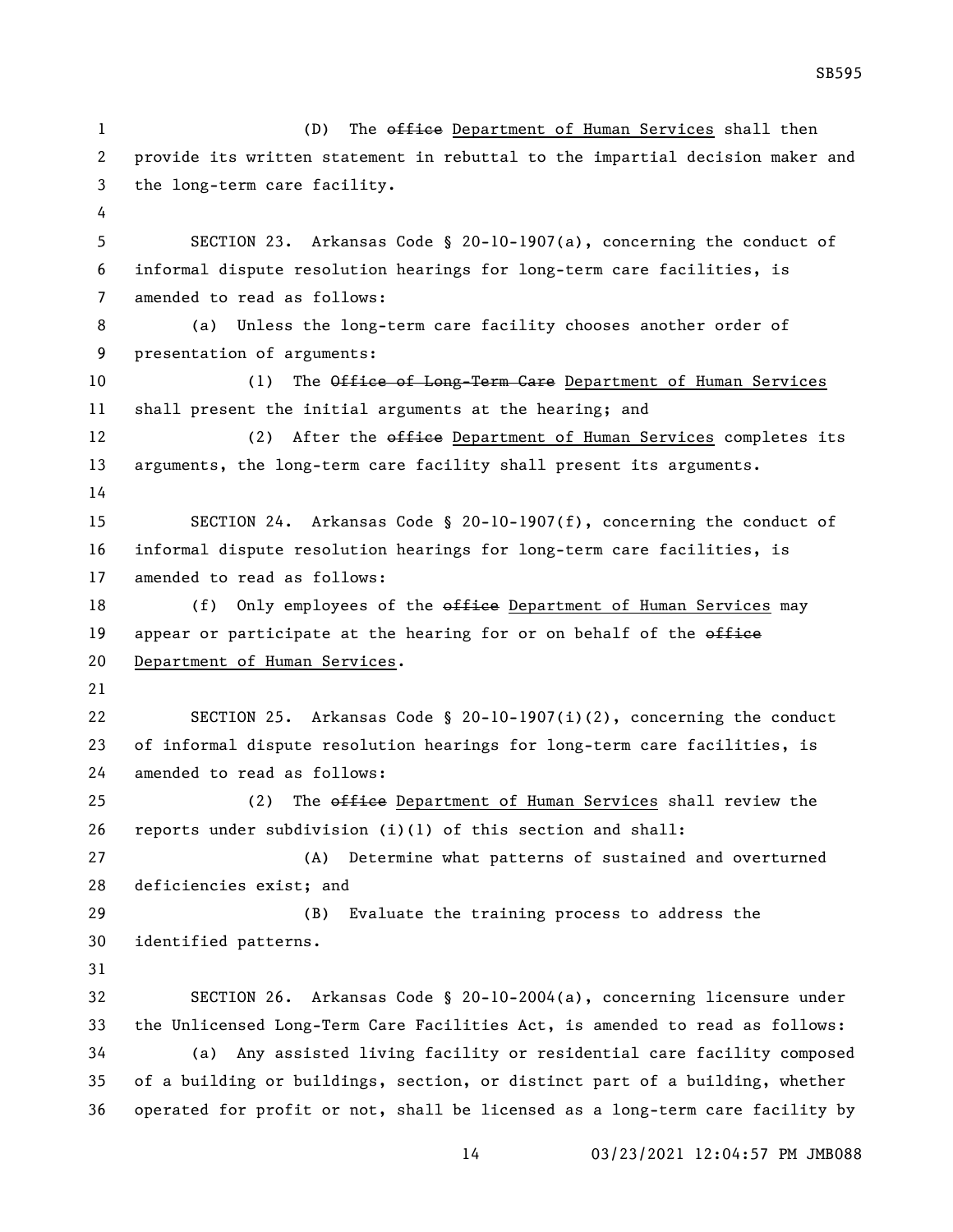1 the Office of Long-Term Care Department of Human Services if the facility: (1) Houses more than three (3) individuals for a period exceeding twenty-four (24) hours; (2) Provides meals or other congregate services; and (3) Either: (A) Provides supervision of residents; or (B) Offers or provides assistance with activities of daily 8 living, including, but not limited to without limitation: (i) Eating; 10 (ii) Bathing; 11 (iii) Dressing; 12 (iv) Grooming; 13 (v) Ambulating; (vi) Toileting; or (vii) Taking medications. SECTION 27. Arkansas Code § 20-10-2005(d), concerning existing unlicensed facilities under the Unlicensed Long-Term Care Facilities Act, is amended to read as follows: 20 (d) The Office of Long-Term Care Department of Human Services shall report to the Health Services Permit Agency when a facility has been licensed without a state permit of approval under this section. SECTION 28. Arkansas Code Title 25, Chapter 10, Subchapter 1, is amended to add an additional section to read as follows: 25-10-145. Surveys conducted by Department of Human Services. (a) As used in this section, "survey" means any process by which compliance with federal and state law and rules applicable to a facility or program provider is determined. (b) The Department of Human Services, through the Division of Provider 31 Services and Quality Assurance, is responsible for: (1) Certifying, licensing, and surveying long-term care providers, Medicaid providers, substance abuse providers, and other programs or providers licensed by the department; (2) Conducting quality assurance activities to review outcomes, monitor compliance, and promote workforce development; and